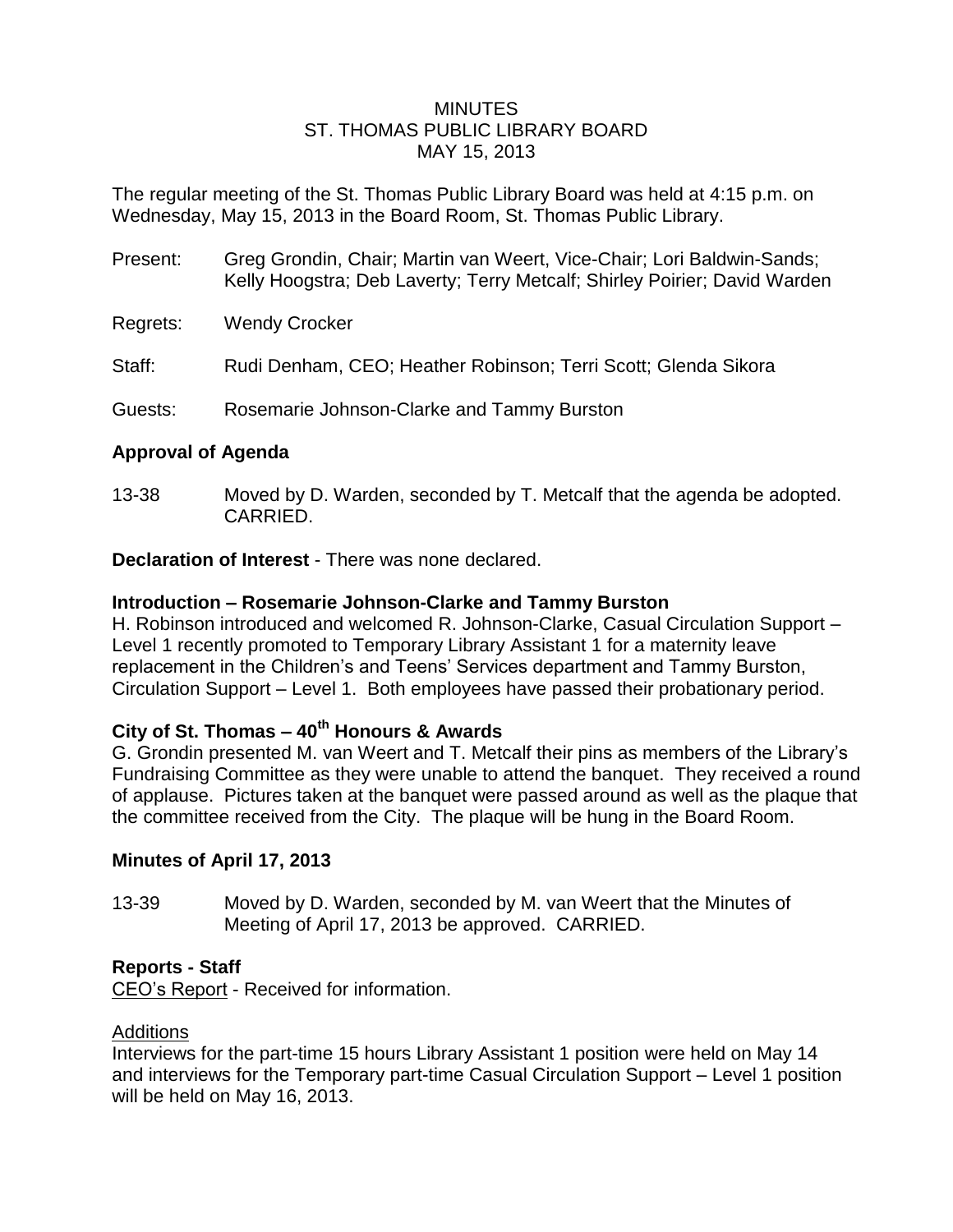The next strategic planning meetings will be held on May 21 and June 11.

In a response to a question, the CEO reported that we are locked into the SirsiDynix and Ontario Library Consortium contract until 2015, when it expires.

Accreditation Report – Received for information.

Regarding the non-policy requirements for accreditation, there may not be enough Board involvement in community events, nor interaction with Council, other than at budget request time. The 2012 Annual Report will be going to Council at a June 2013 meeting.

Library Activities Report - Received for information.

#### **Additions**

There are ongoing electrical issues, such as power to the fan in the upstairs washroom.

Friends Book Sales Report - Received for information.

Friends Report - March 2013 - Received for information.

### **Reports - Standing Committees**

Finance and Building and Grounds

13-40 Moved by T. Metcalf, seconded by S. Poirier that the St. Thomas Public Library Board approve the Revenue and Expenditure Statement January to April 30, 2013. CARRIED.

Southern Ontario Library Service

SOLS Report – April 20, 2013 – Received for information.

Personnel and Public Relations

Personnel Committee Meeting – May 7, 2013 – Received for information.

13-41 Moved by M. van Weert, seconded by T. Metcalf that the Minutes of the Personnel Committee Meeting of May 7, 2013 be approved. CARRIED.

Federation of Public Libraries

FOPL Report – April 19, 2013 – Received for information.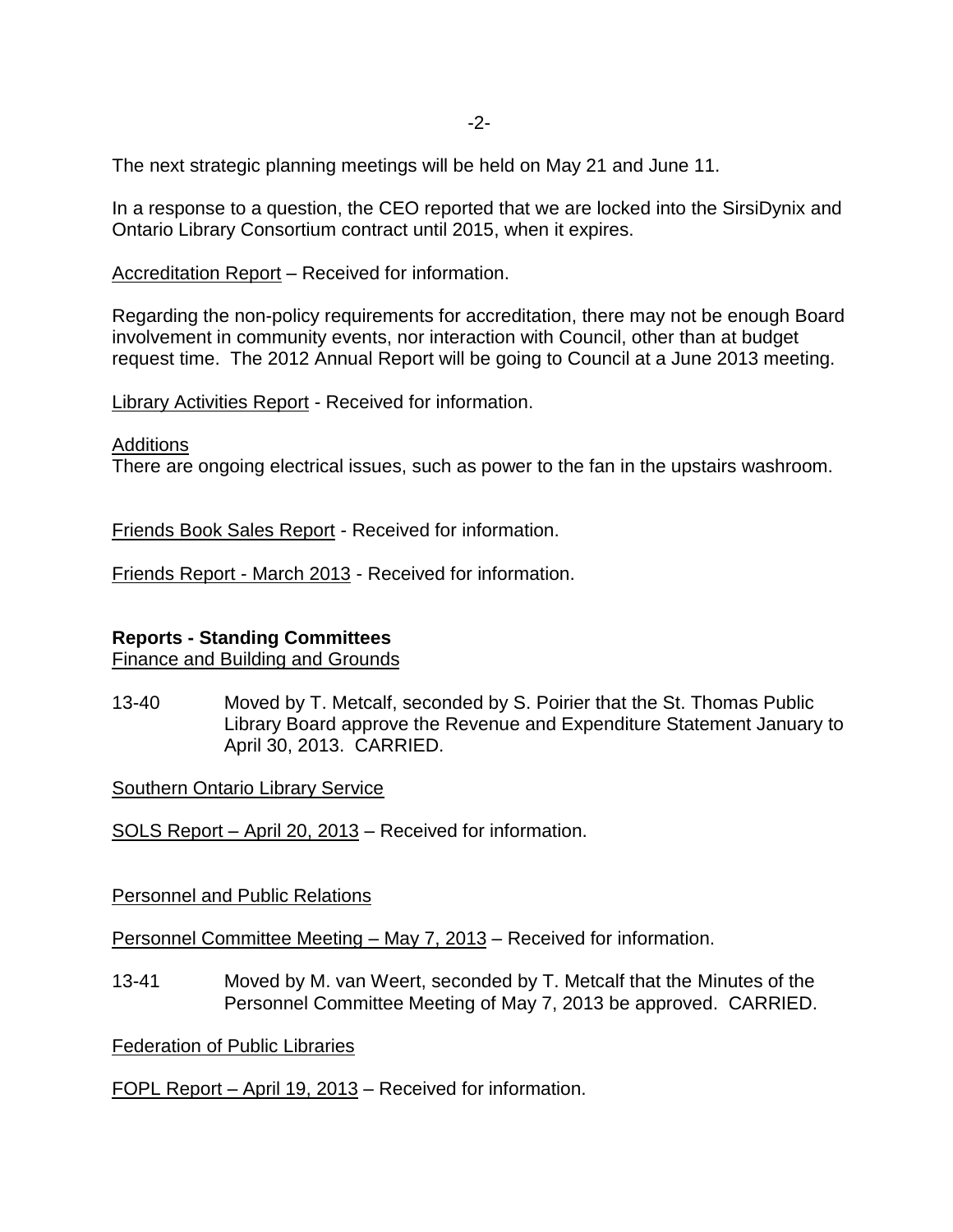## **Correspondence**

Jeff Yurek, MPP – 2013 Ontario Senior Achievement Awards – Received for information.

Ministry of Citizenship and Immigration – 2013 Ontario Medal for Good Citizenship – Received for information.

City of St. Thomas – Honours and Awards Photographs – Received for information.

St. Thomas Community Volunteer Income Tax Program – Received for information.

### **Other Business**

## **Policies**

Job Description – Caretaker 1 – Received for information.

13-42 Moved by T. Metcalf, seconded by M. van Weert that the St. Thomas Public Library Board approve the Job Description Caretaker 1 policy. CARRIED.

Job Description – Caretaker 2 – Received for information.

13-43 Moved by S. Poirier, seconded by D. Warden that the St. Thomas Public Library Board approve the Job Description Caretaker 2 policy. CARRIED.

Study Room Policy Recommendation – Received for information.

13-44 Moved by S. Poirier, seconded by K. Hoogstra that the St. Thomas Public Library Board approve the recommendation that study rooms be made available to library members for educational purposes on first come first served basis, with reasonable limits/or length of time; that signage and publicity material indicate guidelines for use; and that staff have discretion to lock the rooms as considered necessary and that it be reviewed again. CARRIED.

Strategic Planning Committee Meeting – May 7, 2013 – Received for information.

13-45 Moved by L. Baldwin-Sands, seconded by K. Hoogstra that the St. Thomas Public Library Board approve the Minutes of the Strategic Planning Committee meeting of May 7, 2013. CARRIED.